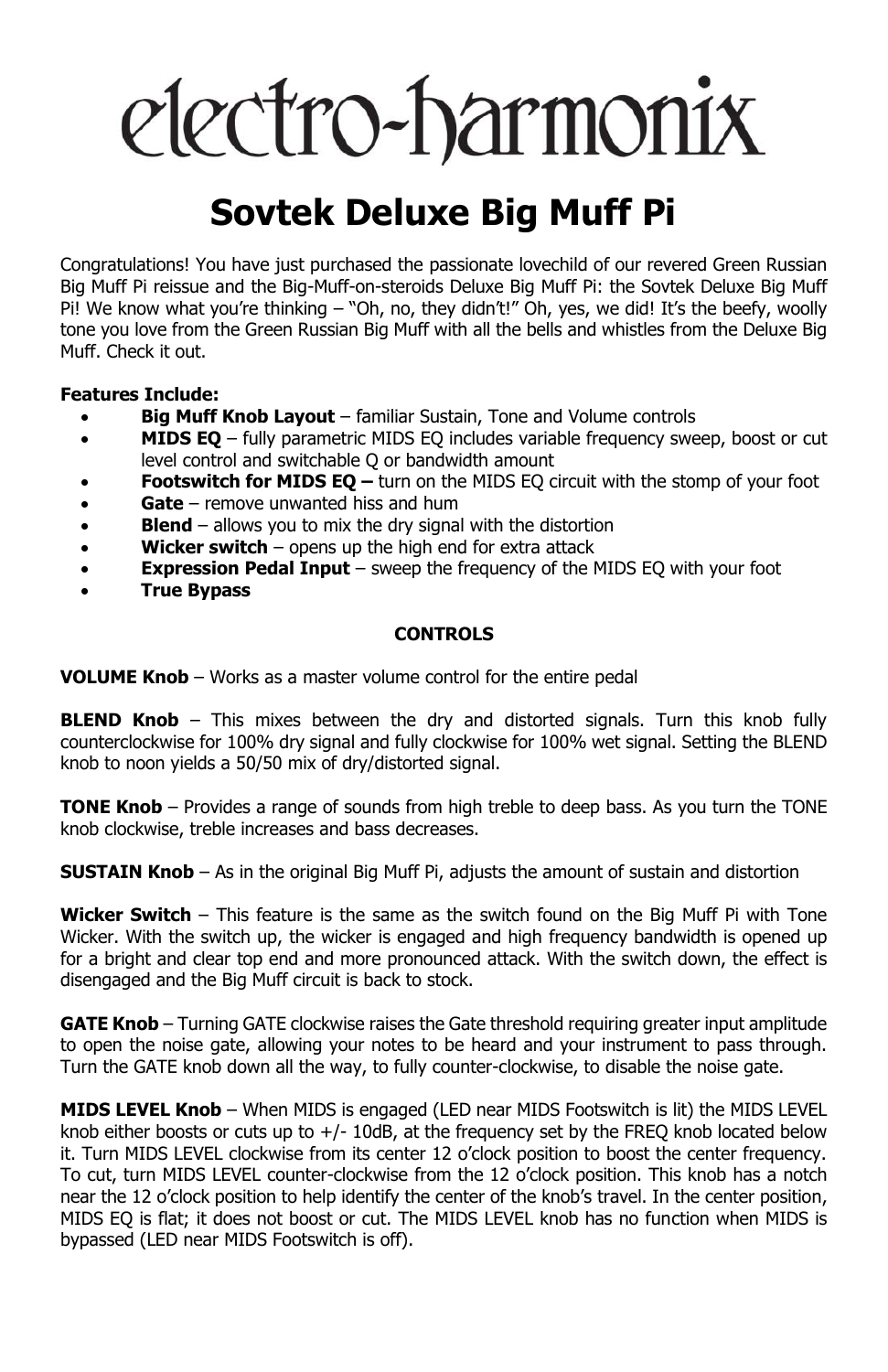**MIDS FREQ Knob** – Sets the center frequency of the MIDS EQ circuit ranging from 310Hz to 5.0kHz. To hear the range of the MIDS FREQ knob, turn the MIDS LEVEL knob up past 3 o'clock, make sure MIDS is enabled (LED near MIDS Footswitch is lit), then play your instrument while turning the MIDS FREQ knob. This knob has no function if either the MIDS section is bypassed (LED near MIDS Footswitch is off) or the MIDS LEVEL knob is set to its center position.

The MIDS FREQ knob can be controlled by an external expression pedal or control voltage (CV). Connect the external device to the EXP jack on the input side of the Sovtek Deluxe Big Muff. The position of the MIDS FREQ knob sets the toe position of the expression pedal or maximum frequency for CV. The heel position of the expression pedal equals the MIDS FREQ knob's fully counter-clockwise position. Please see EXP Input below for more on the expression pedal.

**MIDS Q Switch (HIGH/LOW)** – The Q switch sets the resonance or bandwidth of the MIDS EQ. What this means is in LOW mode the EQ sounds broader or rounder and affects a larger range of frequencies; in HIGH mode the EQ sounds sharper or peakier and affects a narrow range of frequencies.

**MIDS FOOTSWITCH / LED** – Engages or bypasses the MIDS EQ section. When the white status LED is lit, the MIDS EQ circuit is active and the MIDS LEVEL and FREQ knobs can be used to produce a multitude of different tones.

**BYPASS FOOTSWITCH / LED** – Toggles between effect mode and true bypass. When the red status LED is lit, the effect is active. When the LED is off, the Sovtek Deluxe Big Muff Pi is in True Bypass mode.

### **I/O AND POWER CONNECTIONS**

**INPUT** – Plug your instrument into here. The input impedance presented at this jack is approximately 130k $\Omega$  with the input buffer off. The input impedance is 1M with the input buffer on.

**OUTPUT** – This is the output of the Sovtek Deluxe Big Muff Pi. Connect it to the input of your amp or another effects pedal. The output impedance at the OUTPUT jack is 300 ohms.

**EXP Input** – Connect an expression pedal with a TRS plug to this jack to sweep the MIDS center frequency with your foot or other extremity. Additionally, the EXP IN jack can be connected to a Control Voltage (CV) source using a TS plug; the acceptable range for the control voltage is 0V to 5V. **Some suggested Expression Pedals:** EHX Expression Pedal, M-Audio® EX-P, Moog® EP-2, Roland<sup>®</sup> EV-5 or Boss<sup>®</sup> FV-500L. The polarity of the expression pedal's plug must connect the Sleeve to the heel position, Ring connected to the toe position and the Tip connected to the wiper. The nominal expression pedal impedance is 10k but it can accept impedances ranging from 6k to 100k. **Please note:** if the MIDS EQ section is bypassed, the expression pedal is disabled.

**9V POWER** – The Sovtek Deluxe Big Muff can run off of a 9V battery or you can use a 9VDC AC Adapter capable of delivering at least 50mA. The optional 9V power supply from Electro-Harmonix is the 9.6DC-200BI (same as used by Boss™ & Ibanez™) and delivers up to 200mA at 9.6 Volts DC. The actual current draw of the Sovtek Deluxe Big Muff is 22mA at 9VDC. The AC Adapter must have a barrel connector with center negative plug. The Sovtek Deluxe Big Muff accepts most BOSS® style AC Adapters. Please do not exceed 12VDC at the power jack. The battery may be left in or taken out when using an AC Adapter.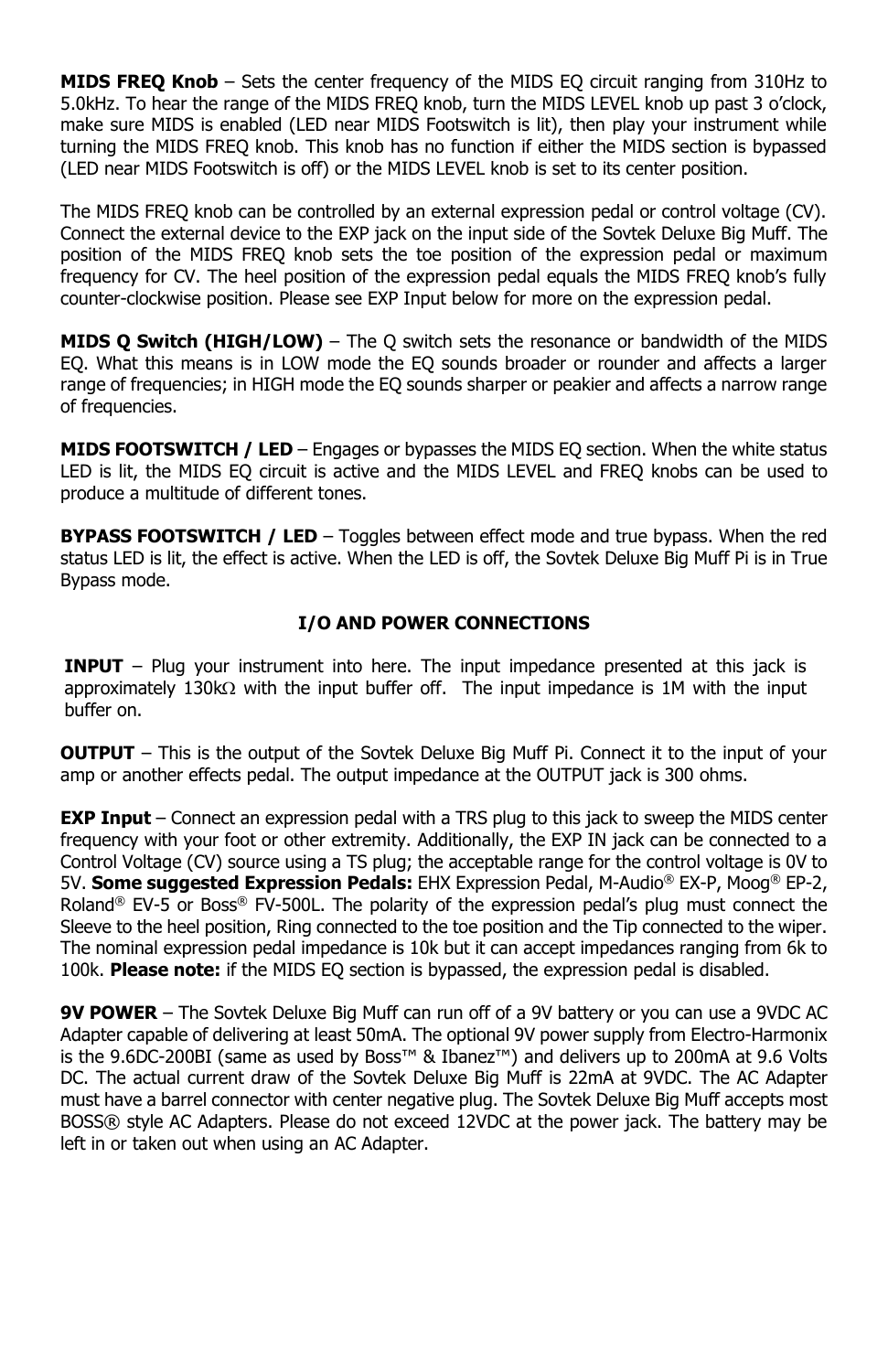#### **OPERATION AND WARNINGS**

#### **CHANGING THE BATTERY**

To change the 9-Volt battery, you must remove the 4 screws on the bottom of the Sovtek Deluxe Big Muff Pi. Once the screws are removed, you can take off the bottom plate and change the battery. Please do not touch the circuit board while the bottom plate is off or you risk damaging a component.

#### **SHIELDING**

To achieve its long sustain, the Sovtek Deluxe Big Muff Pi has a very high maximum gain. This requires that pickups and cables be well shielded and properly grounded to avoid excessive hum when high sustain knob settings are used.

#### **INTERNAL INPUT BUFFER SWITCH & TRIM POTS**

We have included an internal slide switch to engage a buffer on the input to the Big Muff circuit. Engaging this buffer will increase the high end content of both the distorted and clean signal being blended in. The slide switch is located near the input jack and is set to the "unbuffered" position at the factory. Be careful not to touch any other components when adjusting this switch.

The Sovtek Deluxe Big Muff Pi's MIDS EQ section has three trim pots for adjusting the following: 1) High Q bandwidth, 2) High Q Output Volume and 3) overall MIDS EQ Output Volume. We set these trim pots at the factory so that 1) HIGH Q mode is very resonant but does not self-oscillate, 2) HIGH Q mode is just a bit louder than LOW Q mode and 3) when engaged, MIDS EQ creates a slight volume boost over MIDS EQ bypassed for most settings of MIDS knobs.

We realize our settings may not be perfect for everyone. If you would like to make adjustments to the trim pots, remove the 4 screws on the bottom of the unit and remove the bottom plate. Place the pedal knob-side-down with the power jack facing away from you. In the upper left area of the printed circuit board you will see three small trim pots.

**Before you start**: we recommend you photograph or sketch the position of each trim pot as it came to you from the factory in case you want to go back to those settings. The factory trim pot settings vary considerably from unit to unit.

When adjusting the trim pots use a small flat head or slotted screwdriver with a width of 2mm. Please do not touch any other parts of the circuit board while the bottom plate is off or you risk damaging a component.

The signal path through the trim pots goes in this order:

#### HI Q AMT (TRIM1)  $\rightarrow$  HI Q VOL (TRIM2)  $\rightarrow$  MID EQ OUT VOL (TRIM3)

Change HI Q's bandwidth by adjusting HI Q AMT. The volume level of HI Q mode also changes: increasing HI Q AMT increases HIGH Q's volume; decreasing HI Q AMT decreases HIGH Q's volume. Therefore if you adjust HI Q AMT you may also need to adjust the HI Q VOL trim pot.

If you want to change the volume of LOW Q mode: 1) adjust the MID EQ OUT VOL trim appropriately until you are happy with LOW Q's volume, 2) compare HIGH Q's volume to LOW Q's volume and adjust the HI Q VOL trim if necessary.